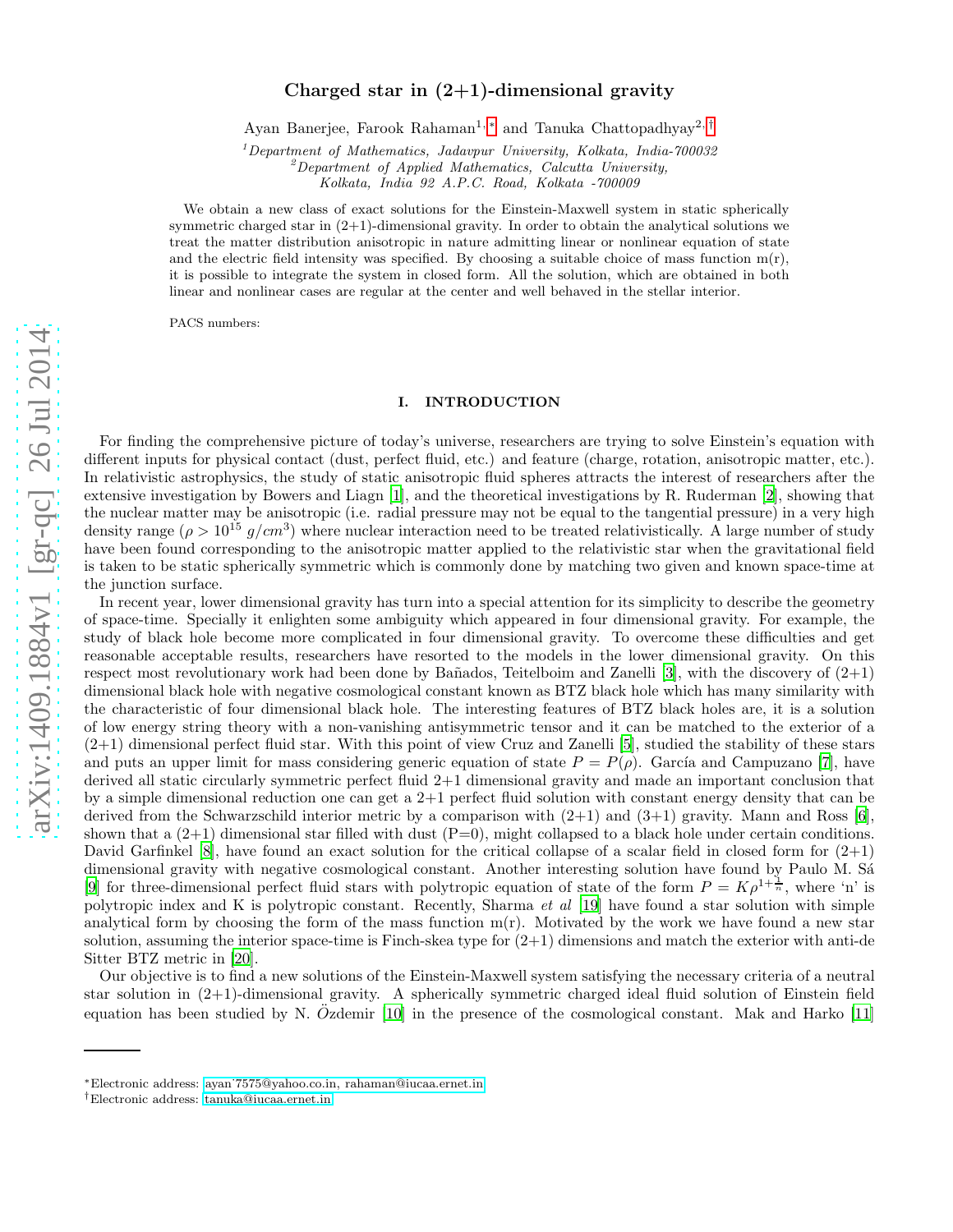obtained an exact analytical solution for describing the interior of a charged strange quark star under the assumption of spherical symmetry and the existence of a one-parameter group of conformal motions. A well studied of charged objects in the frame of General Relativity, by solving the coupled Einstein-Maxwell field equations has been found in [\[12](#page-9-12)[–16\]](#page-9-13). Varela et al [\[17\]](#page-9-14) have found an analytical solutions for self-gravitating, charged, anisotropic fluids with linear or non-linear equations of state and obtain more flexibility in solving the Einstein-Maxwell equations.

In this paper, we discuss a new type of charged star in  $(2+1)$  dimensional gravity assuming the matter distribution is anisotropic in nature admitting a linear or nonlinear EOS. We match our interior solutions corresponding to the exterior charged BTZ metric with zero spin. The solution which we obtained, satisfied all the regularity conditions for a star solution and its simple analytic form helps to evaluate the physical parameters in a simple manner for the star solution.

### II. FIELD EQUATIONS AND INTERIOR GEOMETRY

We assume that the gravitational field should be static and spherically symmetric for describing the internal geometry of a charged relativistic compact object. For describing such a configuration in  $(2+1)$ -dimensional gravity the line element is given by

<span id="page-1-0"></span>
$$
ds^{2} = -e^{\nu(r)}dt^{2} + e^{\mu(r)}dr^{2} + r^{2}d\theta^{2},
$$
\n(1)

where  $\nu(r)$  and  $\mu(r)$  are the two unknown metric functions. Following an earlier treatment [\[18\]](#page-9-15), the Einstein-Maxwell field equations for anisotropic fluid in the presence of negative cosmological constant  $(Λ < 0)$ , for the space-time described by the metric Eq. [\(1\)](#page-1-0), yield (we set  $G = C = 1$ )

<span id="page-1-1"></span>
$$
8\pi\rho + E^2 + \Lambda = \frac{\mu'e^{-\mu}}{2r},\tag{2}
$$

$$
8\pi p_r - E^2 - \Lambda = \frac{\nu'e^{-\mu}}{2r},\tag{3}
$$

$$
8\pi p_t + E^2 - \Lambda = \frac{e^{-\mu}}{2} \left( \frac{1}{2} \nu'^2 + \nu'' - \frac{1}{2} \nu' \mu' \right), \tag{4}
$$

$$
\sigma(r) = \frac{e^{-\frac{\mu}{2}}}{4\pi r} (rE)' \,, \tag{5}
$$

where prime denotes the derivative w.r.t the radial parameter r. The Eq. [\(5\)](#page-1-1), can equivalently be expressed in the form

$$
E(r) = \frac{4\pi}{r} \int_0^r x \sigma(x) e^{\frac{\mu(x)}{2}} dx = \frac{q(r)}{r},
$$
\n(6)

where,  $q(r)$  is total charge of the sphere under consideration and  $\rho$ ,  $p_r$  and  $p_t$  represents the energy density, radial pressure and transverse pressure, respectively. The quantities associated with the electric field are the electric field intensity (E) and the volume charge density ( $\sigma$ ), and Eqs. [\(2\)](#page-1-1)-[\(5\)](#page-1-1), are invariant under the transformation  $E \to -E$ and  $\sigma \to -\sigma$ . Now, due to the energy density of the matter and the electric energy  $(\frac{E^2}{8\pi})$  $\frac{E^2}{8\pi}$ ) density, the mass of the star within a spherical shell of radius r is takes of the form

<span id="page-1-3"></span>
$$
m(r) = \int_0^r 2\pi \ \tilde{r} \left(\rho + \frac{E^2}{8\pi}\right) d\tilde{r}.\tag{7}
$$

Now, by integrating the Eq. [\(2\)](#page-1-1), we obtained

$$
8m(r) = C - e^{-\mu(r)} - \Lambda r^2,
$$
\n(8)

where C is integrating constant. Corresponding to an earlier work [\[19\]](#page-9-8), we set  $C = 1$  and assume  $\mu(r) = Ar^2$  so as to ensure regular behaviour of the mass function at the centre i.e.,  $m(r) = 0$  at r=0. The mass function is then obtained as

<span id="page-1-2"></span>
$$
8m(r) = 1 - e^{-Ar^2} - \Lambda r^2,
$$
\n(9)

From Eq.  $(9)$ , using Eq.  $(7)$  we obtain

<span id="page-1-4"></span>
$$
2\pi \left( \rho + \frac{E^2}{8\pi} \right) = -\frac{\Lambda}{4} + \frac{A}{4} e^{-Ar^2}.
$$
 (10)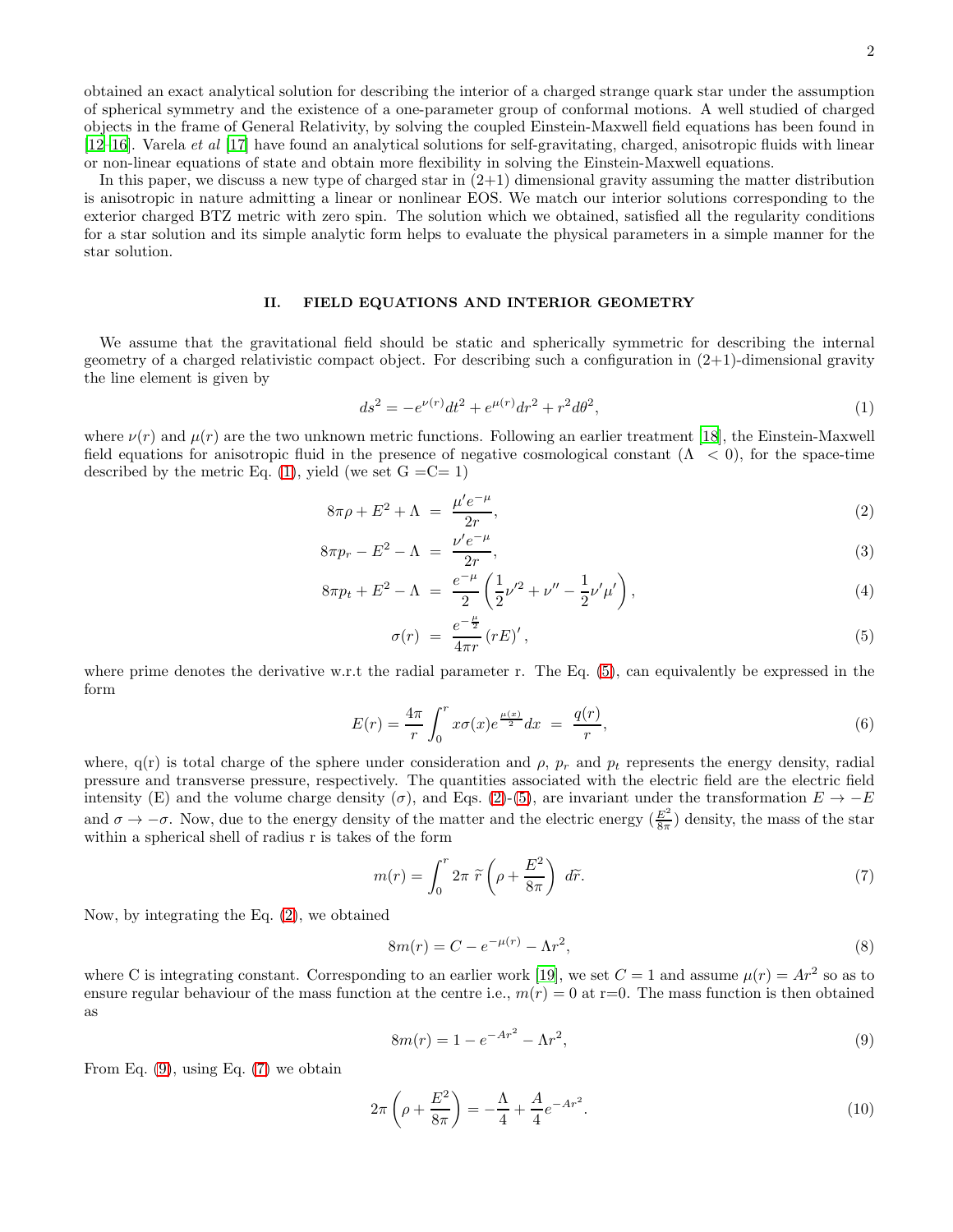Now, it is necessary to evaluate the energy density  $\rho$  from Eq. [\(10\)](#page-1-4), so we specify the electric field intensity E, though the various choices for E is possible but only a few are physically acceptable features in the stellar interior. For our purpose we set

<span id="page-2-0"></span>
$$
E^2 = Be^{-Ar^2} - \Lambda,\tag{11}
$$

where  $B < 0$  is constant parameter and  $\Lambda$ ( $< 0$ ) is cosmological constant. The electric field given in Eq. [\(11\)](#page-2-0) vanishes at the centre of the star i.e.,  $E(0) = 0$  when  $\Lambda = B$  and remains continuous and positive at the interior of star for relevant choices of the constants parameters. With the choice Eq. [\(11\)](#page-2-0) we can obtain the energy density  $\rho$  from Eq. [\(10\)](#page-1-4), which is given by

$$
\rho = \frac{1}{2\pi} \left[ \frac{A - B}{4} e^{-Ar^2} \right],\tag{12}
$$

which gives the central density as

$$
\rho(r=0) = \frac{1}{2\pi} \left[ \frac{A-B}{4} \right].
$$
\n(13)

The energy density and electric field intensity are plotted in Fig. 1. Note that to determine the unknown metric potential  $\nu(r)$ , we select an EOS corresponding to the material composition of the star, given by

<span id="page-2-1"></span>
$$
p_r = p_r \left( \rho, \alpha_1, \alpha_2 \right), \tag{14}
$$

where  $\alpha_1$  and  $\alpha_2$  are two arbitrary constants and the radius R of the star can be obtained by ensuring that

$$
p_r\left(\rho(R), \alpha_1, \alpha_2\right) = 0.\tag{15}
$$

We assume that the EOS corresponding to [\(14\)](#page-2-1), in the rest frame of anisotropic fluid distribution, the energy density  $\rho$  and the pressures p may by related with linear or non-linear EOS in nature and accordingly we consider the both possibilities separately.



FIG. 1: Variation of the energy-density ' $\rho$ ' (left) and the electric field intensity, ' $E^2$ ' (right) at the stellar interior.

### A. Solutions admitting a linear EOS

Firstly we consider the linear EOS:

<span id="page-2-2"></span>
$$
p_r = \alpha_1 \rho + \alpha_2,\tag{16}
$$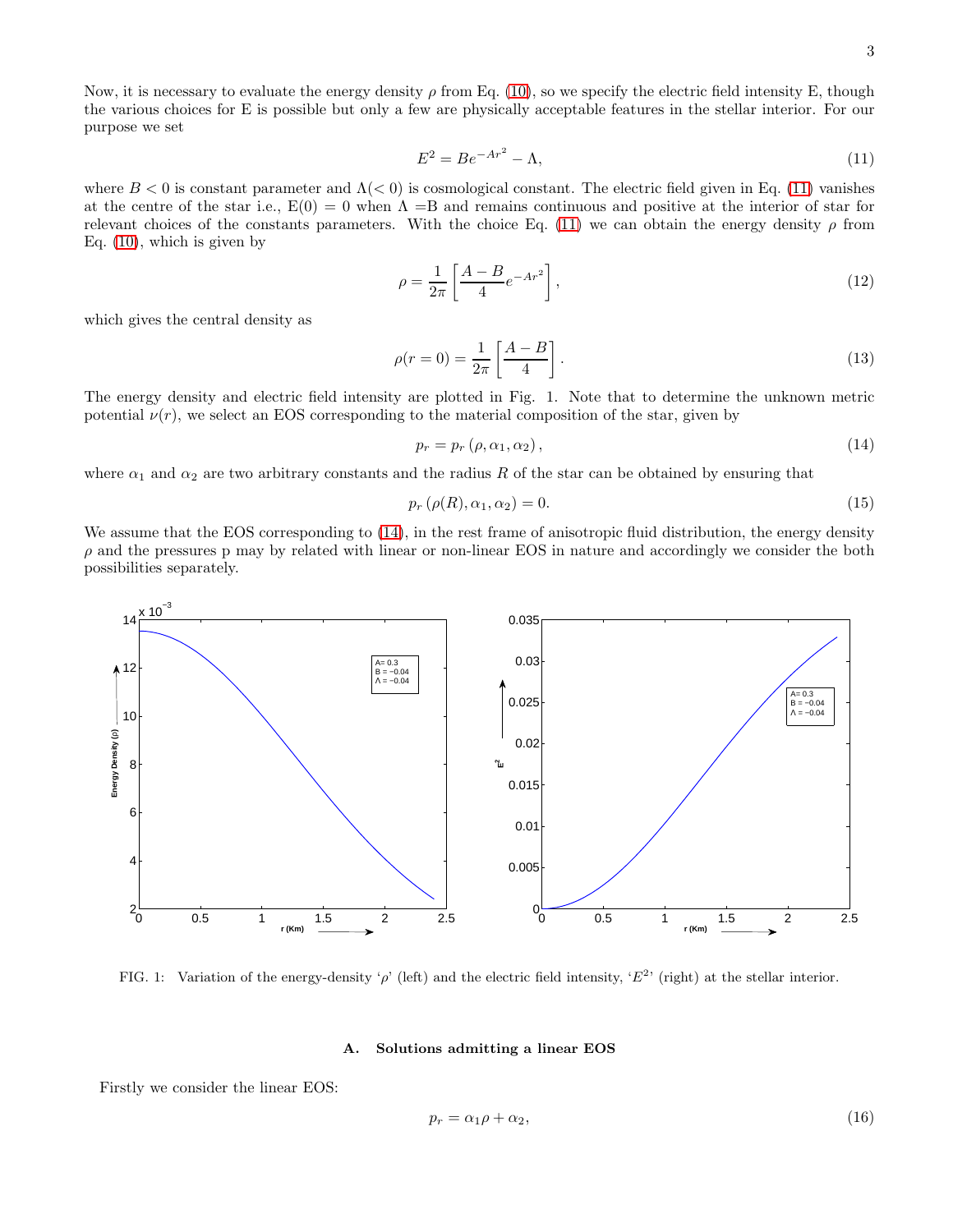where  $\alpha_1$  and  $\alpha_2$  are constant parameters. For the choice of [\(16\)](#page-2-2), the system of Eqs. [\(2\)](#page-1-1)-[\(5\)](#page-1-1) can be solved analytically and we get

<span id="page-3-0"></span>
$$
\nu(r) = C_1 + [\alpha_1 (A - B) - B] r^2 + \frac{8\pi\alpha_2}{A} e^{Ar^2},\tag{17}
$$

$$
p_r(r) = \frac{\alpha_1}{8\pi} (A - B) e^{-Ar^2} + \alpha_2,
$$
\n(18)

$$
p_t(r) = \frac{1}{8\pi} \left[ (\alpha_1(A-B)-B)(\alpha_1(A-B)-(A+B)) r^2 e^{-Ar^2} + (\alpha_1(A-B)-B) (e^{-Ar^2} + 16\pi \alpha_2 r^2) + 64\pi^2 \alpha_2^2 r^2 e^{Ar^2} + 8\pi \alpha_2 (1+Ar^2) - Be^{-Ar^2} + 2\Lambda \right].
$$
\n(19)

where  $C_1$  is integrating constant. The measure of anisotropy is given by

$$
\Delta = p_t - p_r = \frac{1}{8\pi} \left[ (\alpha_1(A - B) - B) (\alpha_1(A - B) - (A + B)) r^2 e^{-Ar^2} + (A - B) (1 + 2\alpha_1) 8\pi \alpha_2 r^2 + 64\pi^2 \alpha_2^2 r^2 e^{Ar^2} - 2Be^{-Ar^2} + 2\Lambda \right].
$$
\n(20)

It is a measure of the anisotropic pressure of the fluid comprising the charged star. This force due to the anisotropic nature is directed outward when  $p_t > p_r \Leftrightarrow \Delta > 0$  and inward if  $p_t < p_r \Leftrightarrow \Delta < 0$ .  $p_t = p_r$  i.e.,  $\Delta = 0$  corresponds to the particular case of an isotropic pressure of the charged fluid star.

# B. Solutions admitting a non-linear EOS

Secondly, we consider the non-linear EOS:

$$
p_r = \beta_1 \rho + \frac{\beta_2}{\rho},\tag{21}
$$

where  $\beta_1$  and  $\beta_2$  are constant parameters and solving the system of equations [\(2\)](#page-1-1)-[\(5\)](#page-1-1) analytically we get

<span id="page-3-1"></span>
$$
\nu(r) = C_2 + [\beta_1 (A - B) - B] r^2 + \frac{\beta_2}{A} \left(\frac{32\pi^2}{A - B}\right) e^{2Ar^2},\tag{22}
$$

$$
p_r(r) = \beta_1 \left(\frac{A-B}{8\pi}\right) e^{-Ar^2} + \beta_2 \left(\frac{8\pi}{A-B}\right) e^{Ar^2},\tag{23}
$$

$$
p_t(r) = \frac{1}{8\pi} \left[ (\beta_1(A-B)-B)^2 r^2 e^{-Ar^2} + (\beta_1(A-B)-B)(1-Ar^2) e^{-Ar^2} + \frac{\beta_2}{2} \left( \frac{128\pi^2}{A-B} \right) (1+3Ar^2) e^{Ar^2} + \frac{\beta_2}{4} \left( \frac{128\pi^2}{A-B} \right) r^2 e^{Ar^2} \left( \beta_2 \left( \frac{128\pi^2}{A-B} \right) e^{2Ar^2} + 4(\beta_1(A-B)-B) \right) - Be^{-Ar^2} + 2\Lambda \right].
$$
\n(24)

where  $C_2$  is also integrating constant and the measure of anisotropy is given by

$$
\Delta = p_t - p_r = \frac{1}{8\pi} \left[ (\beta_1 (A - B) - B)^2 r^2 e^{-Ar^2} - (\beta_1 (A - B) - B) Ar^2 e^{-Ar^2} + 3\beta_2 A \left( \frac{64\pi^2}{A - B} \right) r^2 e^{Ar^2} + \frac{\beta_2}{4} \left( \frac{128\pi^2}{A - B} \right) r^2 e^{Ar^2} \left( \beta_2 \left( \frac{128\pi^2}{A - B} \right) e^{2Ar^2} + 4 \left( \beta_1 (A - B) - B \right) \right) - 2Be^{-Ar^2} + 2\Lambda \right], \quad (25)
$$

The measure of anisotropy vanishes i.e.,  $\Delta = 0$  corresponds to the particular case which depend on the constant parameters.

## III. JUNCTION CONDITIONS

The electrovaccum exterior space-time of the circularly symmetric static star is described by the charged BTZ black hole [\[3,](#page-9-2) [4\]](#page-9-16) can be written in the following form as

$$
ds^{2} = -\left(-M_{0} - \Lambda r^{2} - Q^{2} \ln r\right) dt^{2} + \left(-M_{0} - \Lambda r^{2} - Q^{2} \ln r\right)^{-1} dr^{2} + r^{2} d\theta^{2},\tag{26}
$$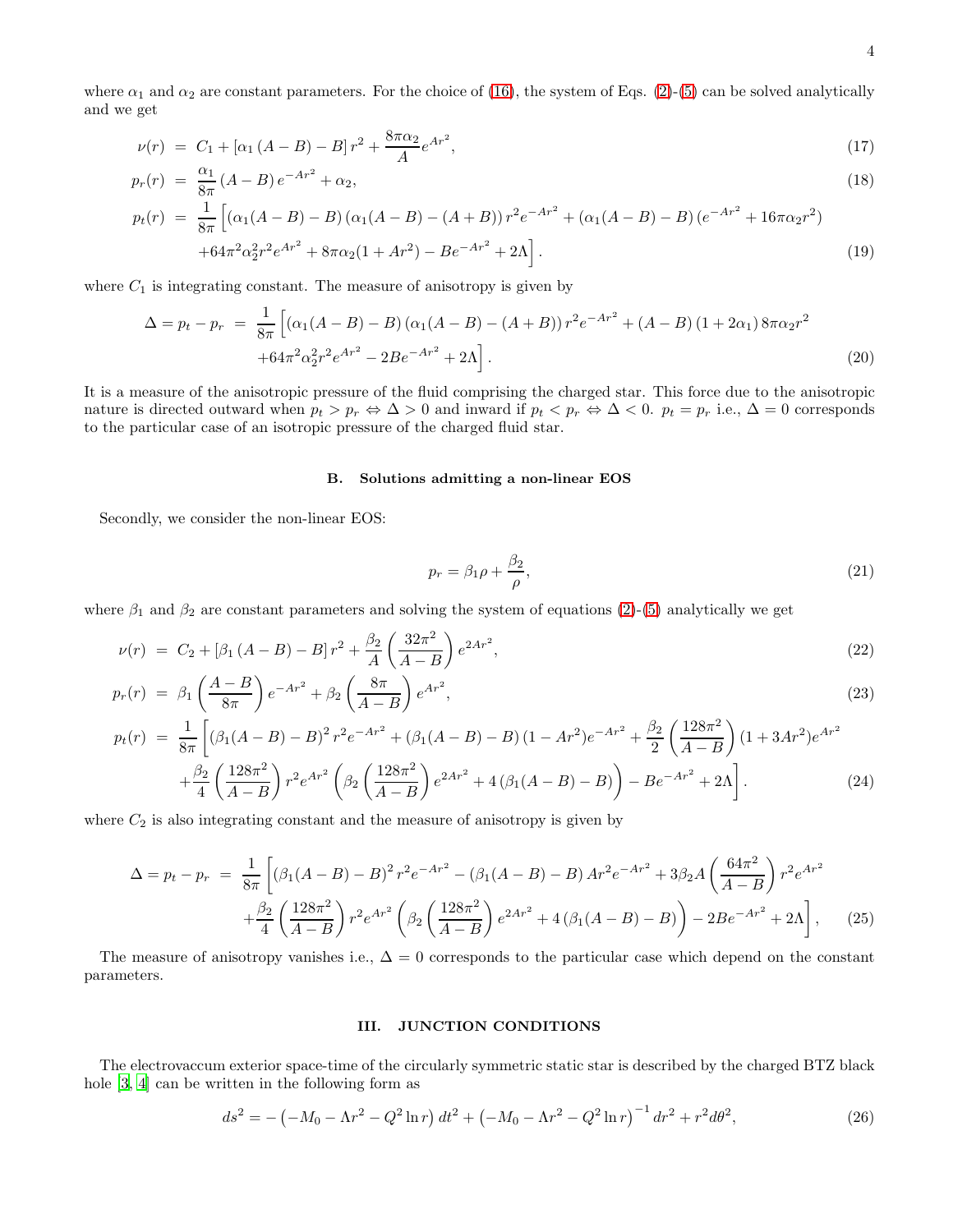$$
e^{\nu(R)} = -M_0 - \Lambda R^2 - Q^2 \ln R,\tag{27}
$$

$$
e^{-\mu(R)} = -M_0 - \Lambda R^2 - Q^2 \ln R. \tag{28}
$$

Across the boundary  $r = R$  of the star together with the condition that the radial pressure must vanish at the surface i.e.,  $p_r(r = R) = 0$ , help us to determine these constants. Now, using the metric function  $\mu(r) = AR^2$ , in Eq. (28), we obtain the following solutions

### A. Solution for linear EOS

the constant  $C_1$  and the radius of the star obtained from Eqs.[\(17\)](#page-3-0)-[\(18\)](#page-3-0)

$$
A = -\frac{1}{R^2} \ln \left( -M_0 - \Lambda R^2 - Q^2 \ln R \right),\tag{29}
$$

$$
C_1 = \ln(-M_0 - \Lambda r^2 - Q^2 \ln R) - (\alpha_1(A - B) - B)R^2 - \frac{8\pi\alpha_2}{A(-M_0 - \Lambda r^2 - Q^2 \ln R)},
$$
\n(30)

$$
R = \frac{1}{\sqrt{A}} \left[ \ln \left( -\frac{\alpha_1}{\alpha_2} \left( \frac{A - B}{8\pi} \right) \right) \right]^{\frac{1}{2}}.
$$
\n(31)

#### B. Solution for non-linear EOS

here also, the constant  $C_2$  and the radius of the star obtained from Eqs.[\(22\)](#page-3-1)-[\(23\)](#page-3-1)

$$
A = -\frac{1}{R^2} \ln \left( -M_0 - \Lambda R^2 - Q^2 \ln R \right),\tag{32}
$$

$$
C_2 = \ln(-M_0 - \Lambda r^2 - Q^2 \ln R) - (\beta_1(A - B) - B)R^2 - \frac{\beta_2}{A} \left(\frac{32\pi^2}{A - B}\right) e^{2AR^2},\tag{33}
$$

$$
R = \frac{1}{\sqrt{2A}} \left[ \ln \left( -\frac{\beta_1}{\beta_2} \left( \frac{A - B}{8\pi} \right)^2 \right) \right]^{\frac{1}{2}}.
$$
\n(34)

### IV. PHYSICAL ANALYSIS

Now, we are in a position to investigate the physically meaningful interior solution for static fluid spheres. In this case Einsteins gravitational field equations must satisfy certain physical requirements. Some of the physically acceptable conditions have been generally recognized to be crucial for anisotropic matter distribution [\[21,](#page-9-17) [22\]](#page-9-18) as:

- Inside the star  $r < R$ , the density  $\rho$  and the pressure p are everywhere positive and finite.
- The space-time is assumed not to possess an event horizon i.e.,  $2m(r) < r$ .
- The radial and tangential pressures should be decreasing functions of r.
- To keep the centre of the space-time regular, we enforce both  $\rho'_r(0) = p'_r(0) = 0$  and  $p_r(0) = p_t(0)$ .
- The gradients  $\frac{d\rho}{dr}$ ,  $\frac{dp_r}{dr}$  and  $\frac{dp_t}{dr}$  should be negative.

• The radial pressure  $p_r$  must vanish but the tangential pressure  $p_t$  may not vanish at the boundary  $r = R$  of the star.

• Radial and transverse sound velocity should be less than unity i.e.  $0 \le v_{sr}^2 \left( = \frac{dp_r}{d\rho} \right) \le 1$  and  $0 \le v_{st}^2 \left( = \frac{dp_t}{d\rho} \right) \le 1$ .

The parameters can easily be adjusted to produce models where the speed of sound is much less than unity. The behavior of the model is illustrated best in terms of graphs of the matter variables and the gravitational potentials. Here, we are trying to discuss all the restriction for both cases step by step as given below: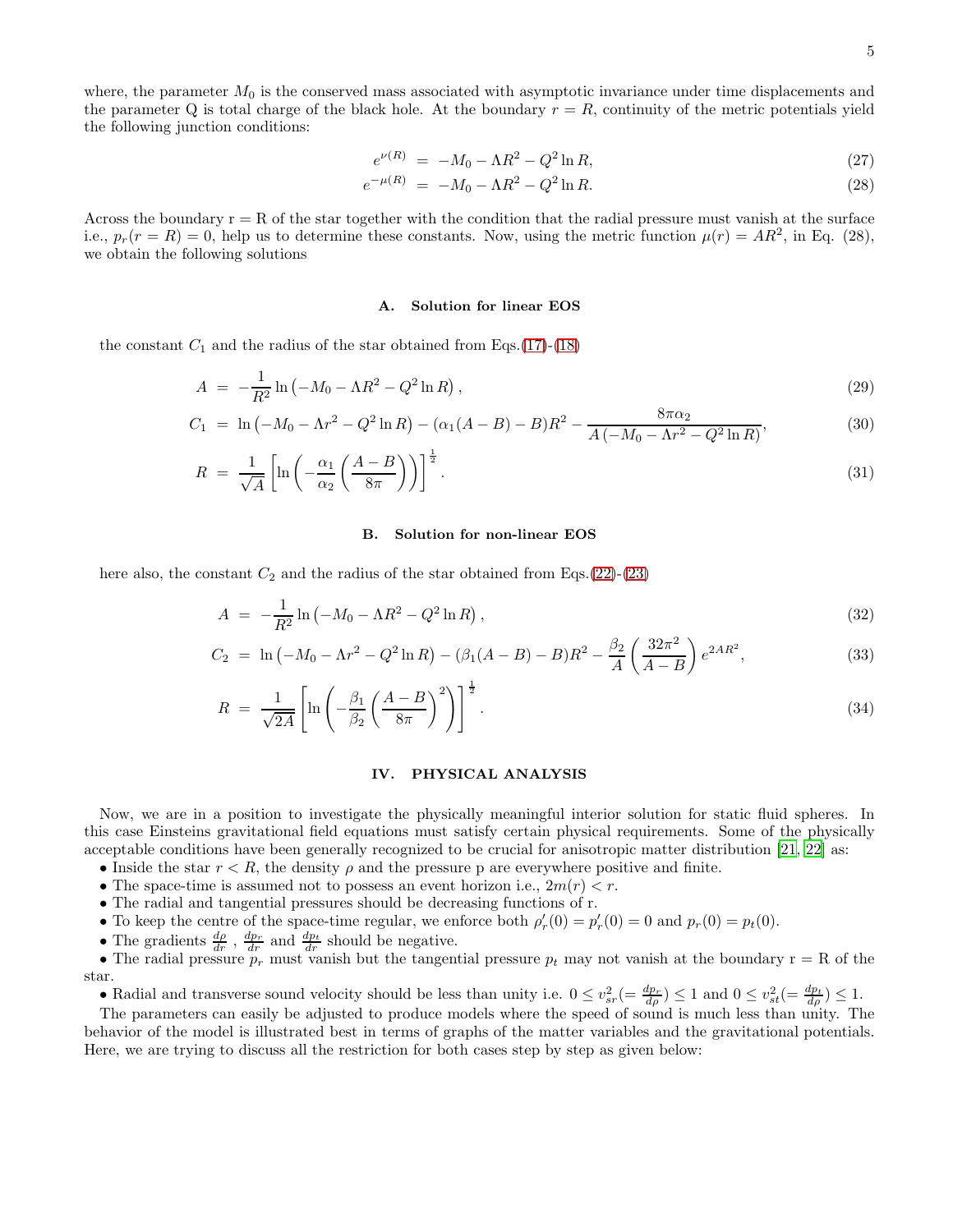

FIG. 2: The radial and transverse pressure at the stellar interior for the linear (left) and non-linear (right) EOS.

# A. Stability for linear EOS

In linear case, we have

$$
\frac{dp_r}{dr} = -\frac{\alpha_1}{4\pi}(A - B)Are^{-Ar^2} < 0,\tag{35}
$$

$$
v_{sr}^2 = \frac{dp_r}{d\rho} = \alpha_1,\tag{36}
$$

$$
v_{st}^{2} = \frac{dp_{t}}{d\rho} = \left[ -\frac{(\alpha_{1}(A-B)-B)(\alpha_{1}(A-B)-(A+B))(1-Ar^{2})}{A(A-B)} - \frac{64\pi^{2}\alpha_{2}^{2}}{A(A-B)}(1+Ar^{2})e^{2Ar^{2}} - \frac{8\pi\alpha_{2}}{(A-B)}e^{Ar^{2}} - \frac{(\alpha_{1}(A-B)-B)(16\pi\alpha_{2}e^{Ar^{2}}-A)}{A(A-B)} - \frac{B}{A-B} \right].
$$
\n(37)

# B. Stability for non-linear EOS

In non-linear case, we have

$$
\frac{dp_r}{dr} = -\beta_1 \left(\frac{A-B}{4\pi}\right) Are^{-Ar^2} + \beta_2 \left(\frac{16\pi}{A-B}\right) Are^{Ar^2} < 0,
$$
\n(38)

$$
v_{sr}^2 = \frac{dp_r}{d\rho} = \beta_1 - \beta_2 \left(\frac{8\pi}{A - B} e^{Ar^2}\right)^2,
$$
\n(39)

$$
v_{st}^2 = \frac{dp_t}{d\rho} = \left[ -(\beta_1(A-B) - B)^2 \left( \frac{1 - Ar^2}{A(A-B)} \right) + (\beta_1(A-B) - B) \left( \frac{2 - Ar^2}{A-B} \right) - \frac{\beta_2}{2} \left( \frac{128\pi^2}{A-B} \right) \left( \frac{4 + 3Ar^2}{A-B} \right) e^{2Ar^2} \right]
$$
  

$$
B = \beta_2^2 \left( \frac{128\pi^2}{A^2} \right)^2 \left( \frac{2 + 3Ar^2}{A^2} \right)^{-1} \left( \frac{4Ar^2}{A-B} \right)^{-1} \left( \frac{128\pi^2}{A-B} \right) \left( \frac{1 + Ar^2}{A^2} \right)^{-2} \left( \frac{2Ar^2}{A^2} \right)
$$

$$
-\frac{B}{A-B} - \frac{\beta_2^2}{8} \left(\frac{128\pi^2}{A-B}\right) \left(\frac{2+3Ar^2}{A(A-B)}\right) e^{4Ar^2} - \beta_2 \left(\beta_1(A-B) - B\right) \left(\frac{128\pi^2}{A-B}\right) \left(\frac{1+Ar^2}{A(A-B)}\right) e^{2Ar^2} \Bigg].
$$
 (40)

Fig. (2), indicates that the pressure (radial and tangential) gradients are negative and monotonically decreasing functions of r. The necessary and sufficient criterion for the adiabatic speed of sound to be less than unity is satisfied by the suitable choice of the parameters shown in Fig. (3), however, Caporaso and Brecher [\[23\]](#page-9-19) claimed that  $\frac{dp}{d\rho}$  does not represent the signal speed. Therefore, if the speed of sound exceeds the speed of light, this does not necessary mean that the fluid is non-causal.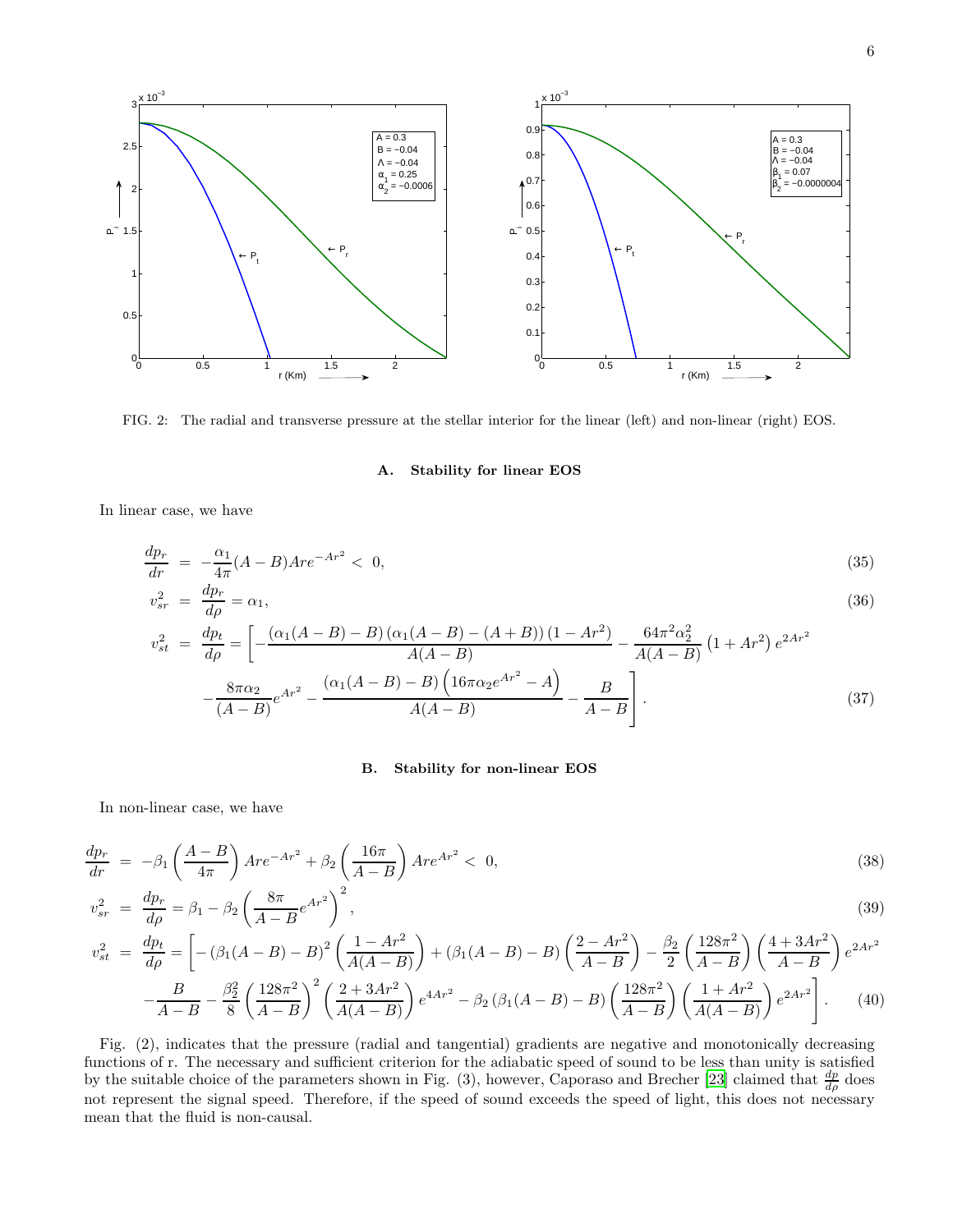

FIG. 3: The variation of radial sound speed  $v_{sr}^2$  and tangential sound speed  $v_{st}^2$  sound speed at the stellar interior for the linear (left) and non-linear (right) EOS.

| EOS              |                                                                                                |      |                      |  | $A(+ve)$ B (- ve) $\Lambda$ (- ve) $M_0$ Q R(approx.) |
|------------------|------------------------------------------------------------------------------------------------|------|----------------------|--|-------------------------------------------------------|
|                  | linear $\begin{array}{ l} 0.3 \\ 0.04 \\ 0.04 \\ 0.04 \\ 0.045 \\ 0.1 \\ 2.401 \\ \end{array}$ |      |                      |  |                                                       |
| $non-linear$ 0.3 |                                                                                                | 0.04 | $0.04$ $0.045$ $0.1$ |  | 2.404                                                 |

TABLE I: Values of the constant parameters.

# V. ENERGY CONDITIONS

The material composition of a physically reasonable charged fluid sphere has to obey the null energy condition (NEC), weak energy condition (WEC) and strong energy condition (SEC), at all points in the interior of a star if the following inequalities hold simultaneously :

$$
\rho(r) + \frac{E^2}{8\pi} \ge 0,\tag{41}
$$

$$
\rho(r) + p_r(r) \ge 0,\tag{42}
$$

$$
\rho(r) + p_t(r) + \frac{E^2}{4\pi} \ge 0,
$$
\n(43)

$$
\rho(r) + p_r + p_t(r) + \frac{(E^2 - \Lambda)}{8\pi} \ge 0.
$$
\n(44)

It is to be noted in Table 1, that the set of constant parameters follow the restrictions and satisfy all the energy conditions shown in Fig. (4) for both linear and non-linear cases.

### A. Gravitational effect on mass-radius relation and compactness

In this section, we study the maximum allowable mass-radius ratio for our model and the upper limit on the mass may be written as

$$
8m(r) \equiv 1 - e^{-Ar^2} - \Lambda r^2 \le 1 - e^{-AR^2} - \Lambda R^2. \tag{45}
$$

In Fig. (5), we have plotted  $\frac{m(r)}{r}$  against r, which shows that the ratio  $\frac{m(r)}{r}$  is an increasing function of the radial parameter. We observe that a constraint on the maximum allowed mass-radius ratio in our case falls within the limit of the  $(3+1)$ -dimensional isotropic fluid sphere i.e.,  $\left(\frac{m(r)}{r}\right)$ r  $\setminus$  $\frac{1}{max}$  = 0.0548 <  $\frac{4}{9}$ , as obtained by Buchdahl [\[24\]](#page-9-20).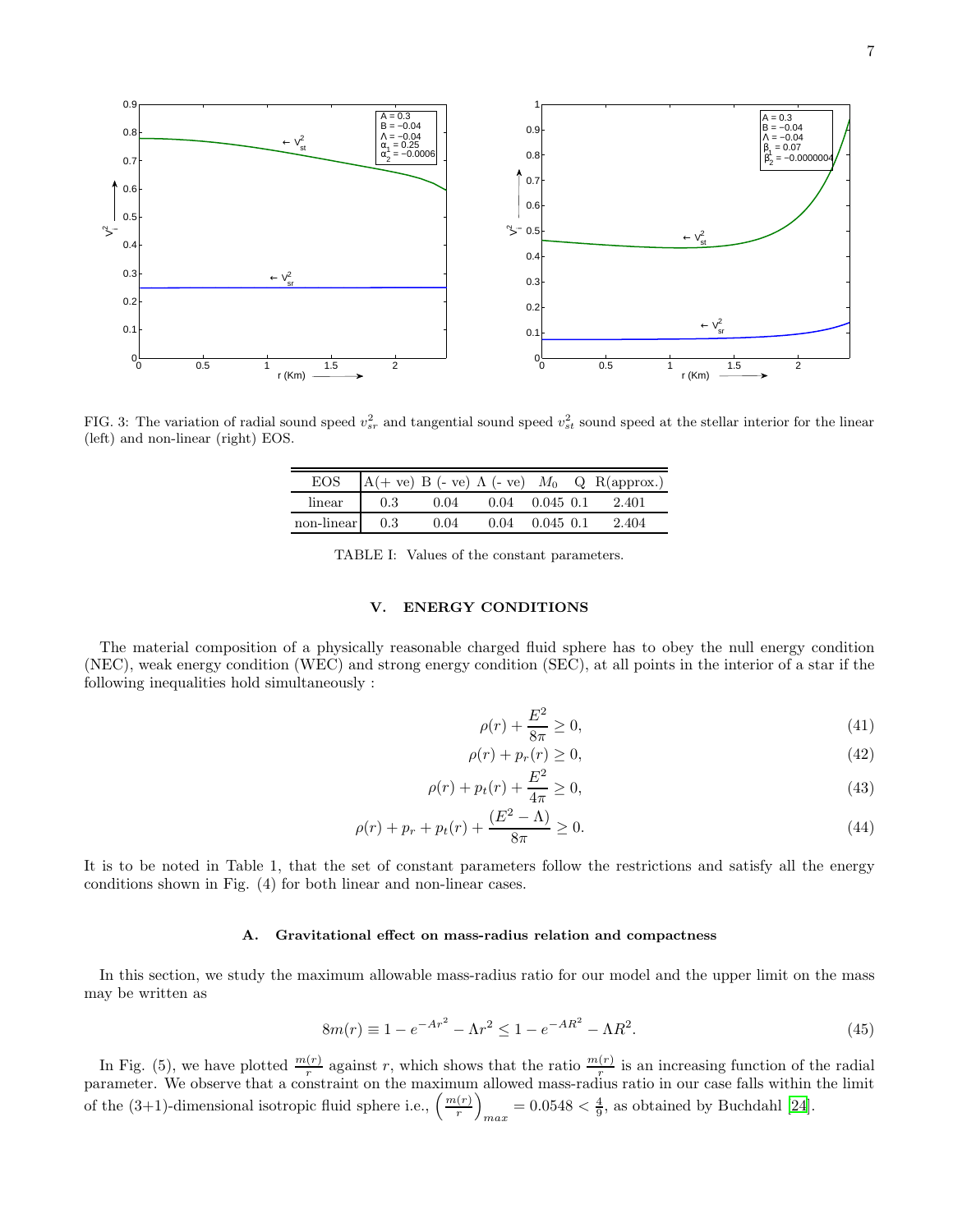

FIG. 4: This figures shows that all energy conditions are satisfied at all points in the interior of the star solutions for both linear (left) and non-linear (right) EOS.

From Eq. (9), the compactness of the stellar configuration is given by

$$
\mathcal{U} = \frac{m(r)}{r} \Big|_{r=R} = \frac{1}{8r} \left( 1 - \Lambda r^2 - e^{-Ar^2} \right),\tag{46}
$$

and the surface redshift  $\mathcal{Z}_s$  corresponding to the above compactness  $(\mathcal{U})$  is obtain as

$$
\mathcal{Z}_s = (1 - 8\mathcal{U})^{-\frac{1}{2}} - 1,\tag{47}
$$

where

$$
\mathcal{Z}_s = \left[1 - \frac{1}{r}\left(1 - \Lambda r^2 - e^{-Ar^2}\right)\right]^{-\frac{1}{2}} - 1.\tag{48}
$$

Thus, the maximum surface redshift  $Z_s$  of our (2+1)-dimensional stellar configuration with radius R= 2.4 turns out to be  $\mathcal{Z}_s = 0.335$ . For a static perfect fluid sphere in  $(3+1)$  dimensional gravity the surface redshift is less than  $Z = 2$  [\[24\]](#page-9-20), however for anisotropic spheres this value may be larger [\[25](#page-9-21)].

## VI. EQUILIBRIUM CONFIGURATION

In Section III, we have matched the interior solution to the exterior charged BTZ metric with  $p = \rho = 0$ , at a junction interface  $\Sigma$ , with junction radius  $r = R$ . In our case, the junction surface is an one dimensional ring of matter. One may also impose the boundary and regularity conditions, i.e., the metric coefficient are continuous across the surface, and their derivatives may not be continuous at the surface. In other words, the affine connections may be discontinuous at the boundary surface where the two boundary layers will both have a non-zero stress-energy. The magnitude of this stress-energy can be computed in terms of the second fundamental forms at the boundaries. So we adopt  $\eta$ , the Riemann normal coordinates at the junctions is positive in the manifold described by exterior Charged BTZ space-time and negative in the manifold described by the interior space-time with  $x^{\mu} = (\tau, \phi, \eta)$ , where  $\tau$  represents the proper time on the shell. The second fundamental forms are given by:

$$
K_j^{i\pm} = \frac{1}{2} g^{ik} \frac{\partial g_{kj}}{\partial \eta} \Big|_{\eta = \pm 0} = \frac{1}{2} \frac{\partial r}{\partial \eta} \Big|_{r=a} g^{ik} \frac{\partial g_{kj}}{\partial r} \Big|_{r=a}.
$$
 (49)

Since,  $K_{ij}$  is not continuous at the junction, so the second fundamental forms with discontinuity are given by

$$
\mathcal{K}_{ij} = K_{ij}^+ - K_{ij}^-.
$$
\n
$$
(50)
$$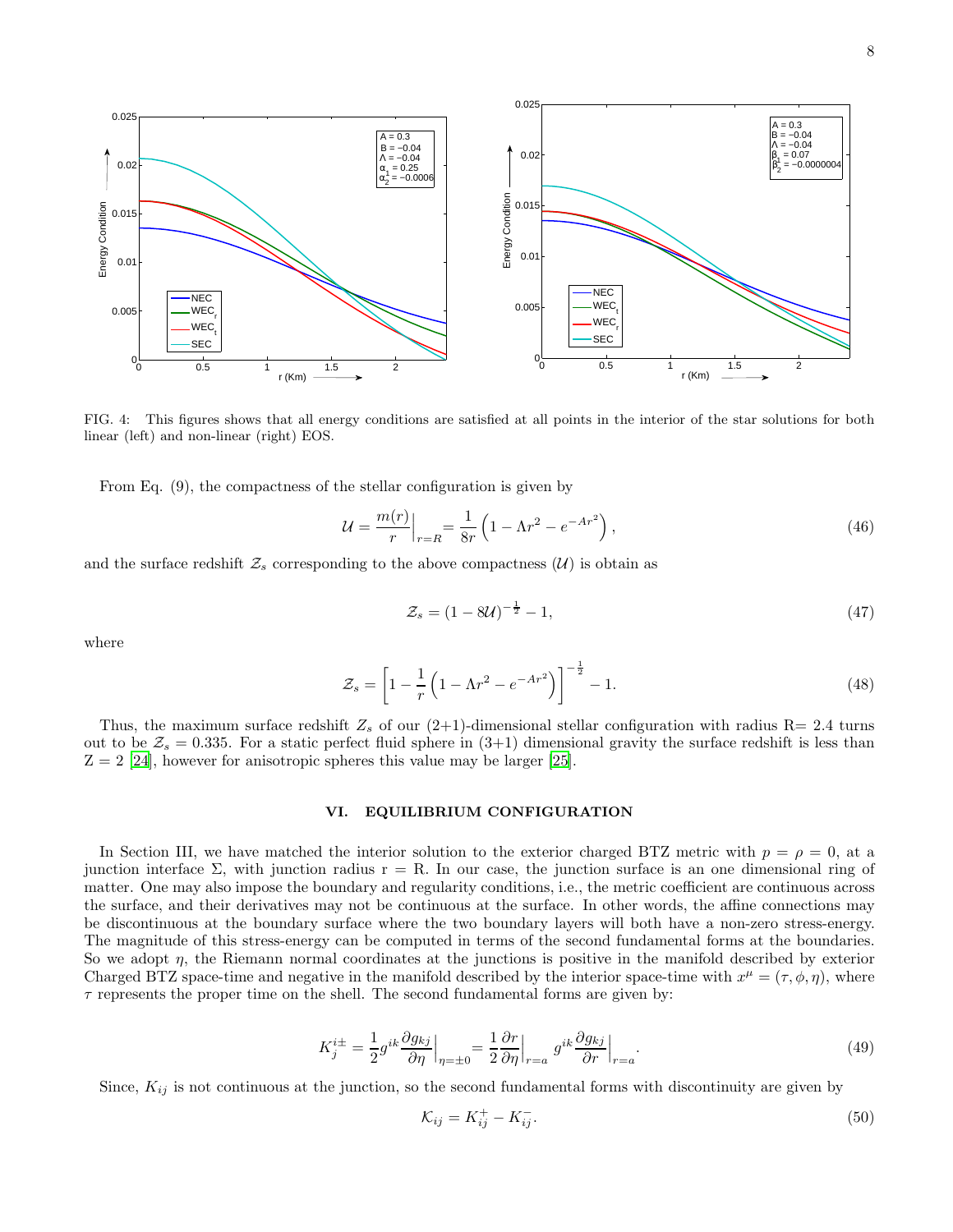

FIG. 5: Variation of mass (left) and  $\frac{m(r)}{r}$  (right) functions at stellar interior.

Now, from Lanczos equation in  $(2+1)$  dimensional space-time, the Einstein equations lead to

<span id="page-8-0"></span>
$$
S_j^i = -\frac{1}{8\pi} \left( K_j^i - \delta_j^i K_k^k \right). \tag{51}
$$

Considering circular symmetry,  $K_j^i$  becomes

$$
K_j^i = \begin{pmatrix} K_\tau^\tau & 0\\ 0 & K_\phi^\phi \end{pmatrix},\tag{52}
$$

then one can obtain the surface stress energy tensor  $S_j^i = diag(-\sigma, -v)$  in terms of the energy density  $\sigma$  and is surface pressure v, then Lanczos equation in (2+1)-dimensional space-time [\[28,](#page-9-22) 29], becomes

$$
\sigma = -\frac{1}{8\pi} \kappa_{\phi}^{\phi},\tag{53}
$$

$$
v = -\frac{1}{8\pi} \kappa_{\tau}^{\tau}.
$$
\n<sup>(54)</sup>

Using the Eq.  $(52)$  in Eq.  $(51)$  we obtain

$$
\sigma = -\frac{1}{8\pi R} \left[ \sqrt{M_0 - \Lambda R^2 - Q^2 \ln R} + e^{-\frac{AR^2}{2}} \right],\tag{55}
$$

corresponding to the linear EOS

$$
v = -\frac{1}{8\pi} \left[ \frac{\Lambda R + \frac{Q^2}{2R}}{\sqrt{M_0 - \Lambda R^2 - Q^2 \ln R}} + \left\{ 2 \left( \alpha_1 (A - B) - B \right) Re^{-\frac{AR^2}{2}} + 16\pi \alpha_2 Re^{\frac{AR^2}{2}} \right\} \right],\tag{56}
$$

or, for non-linear EOS

$$
v = -\frac{1}{8\pi} \left[ \frac{\Lambda R + \frac{Q^2}{2R}}{\sqrt{M_0 - \Lambda R^2 - Q^2 \ln R}} + \left\{ 2\left(\beta_1 (A - B) - B\right) Re^{-\frac{AR^2}{2}} + 4\beta_2 \left(\frac{32\pi^2}{A - B}\right) Re^{\frac{3AR^2}{2}} \right\} \right],\tag{57}
$$

where, we have set  $r = R$ . Lobo in his work [\[26\]](#page-9-23) shown that we can introduction of a thin shell on the junction hypersurface and it is possible to match the interior and exterior space-time without a thin shell. As we match second